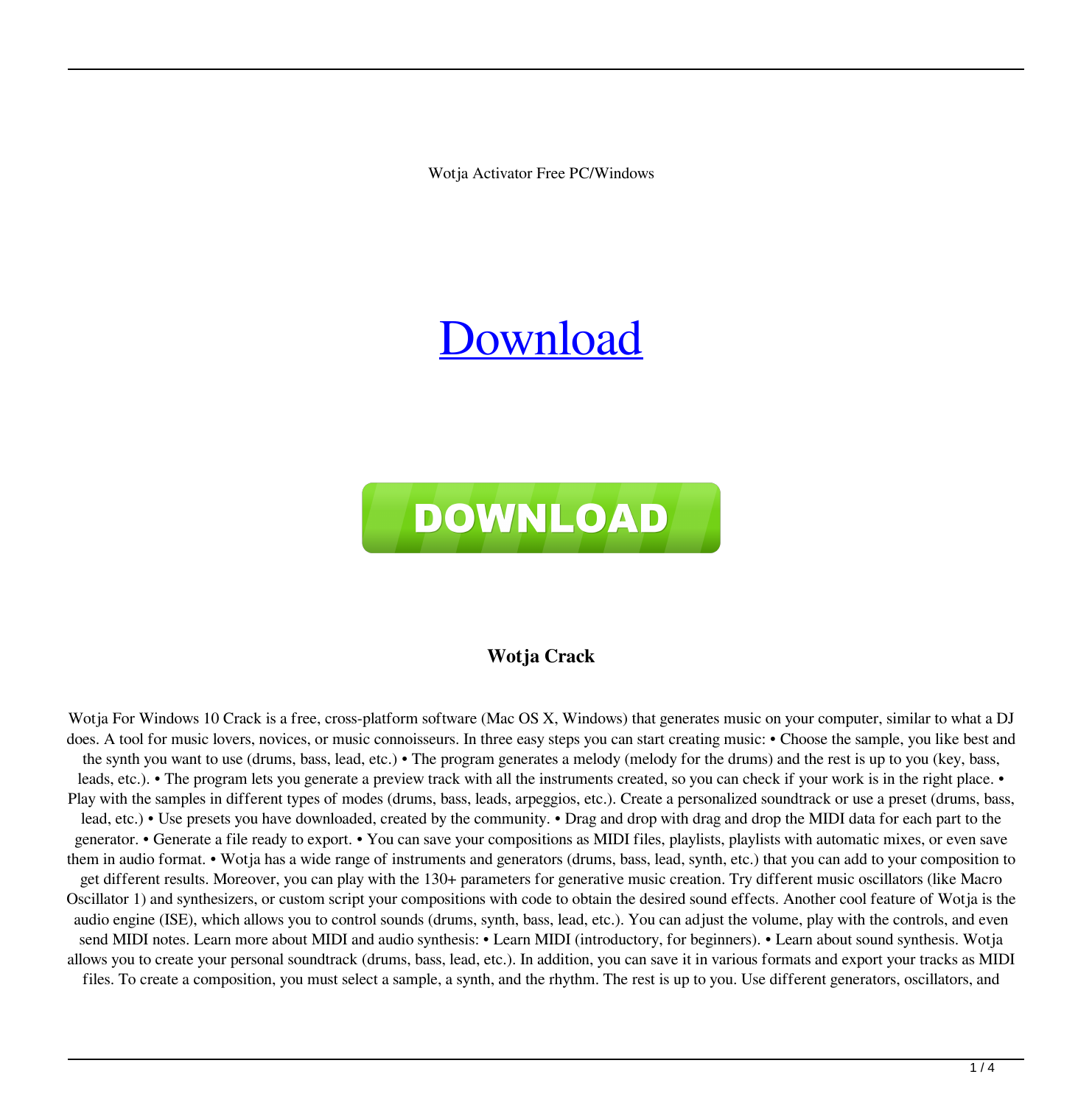synthesizers to create your sound. Use MIDI data to import your sounds and adjust

#### **Wotja Crack + Keygen For (LifeTime) [Latest] 2022**

\* Sound 1.3.2 Macros \* Key macros for rapid MIDI input \* Advanced MIDI velocity effects \* High pass filtering and rolling \* Midi out support (including support for sending the g711 ulaw codec) \* MIDI time signature support \* Virtual instrument emulation \* Controller mapping (Mac only) \* Mainly designed for Macs with a Logic plugin (unless it is very old) \* 4MB \* iOS 5 and up Developer's description: Sound 1.3.2 Macros is a tool that allows you to record and playback MIDI input while performing a series of musical actions, using the Mac OS X Control Strip. \* Press and hold keys on the keyboard and control strips are shown in the top of the screen \* Click the key and play a note \* Click the strip and play a sequence of notes \* You can record for as long as you want or select a file to save it to \* Currently included: • Key macros for rapid MIDI input • High pass filtering and rolling • MIDI time signature support • Virtual instrument emulation \* MIDI Out support \* Controller mapping (Mac only) \* An emulated Arturia Microbrute that sounds great \* Inclusion of sample sets designed for use with Sound 1.3.2 and Sound 1.3.3 \* Available in your Mac App Store! APP RECOMMENDED USERS: • Sound 1.3.2 and Sound 1.3.3. \* In the Mac App Store: • OS X 10.10 and higher \* In the App Store: • iOS 8 and higher Note: • Sound 1.3.2 is not compatible with OS X 10.6 and older. • Sound 1.3.3 is not compatible with OS X 10.6 and older. Reviews: • "Sound 1.3.2 Macros is a great addition to the set of macOS music apps. I've used the app a lot lately to help my compositional process and I have to say it's a little game changer. Being able to create macros and record them has revolutionized the way I compose music." - Aaron D - • "Sound 1.3.2 Macros is a must have app if you want to harness the power of the Mac to create your own MIDI compositions. It's built on top of the popular sequencing software Logic and it provides great and easy 77a5ca646e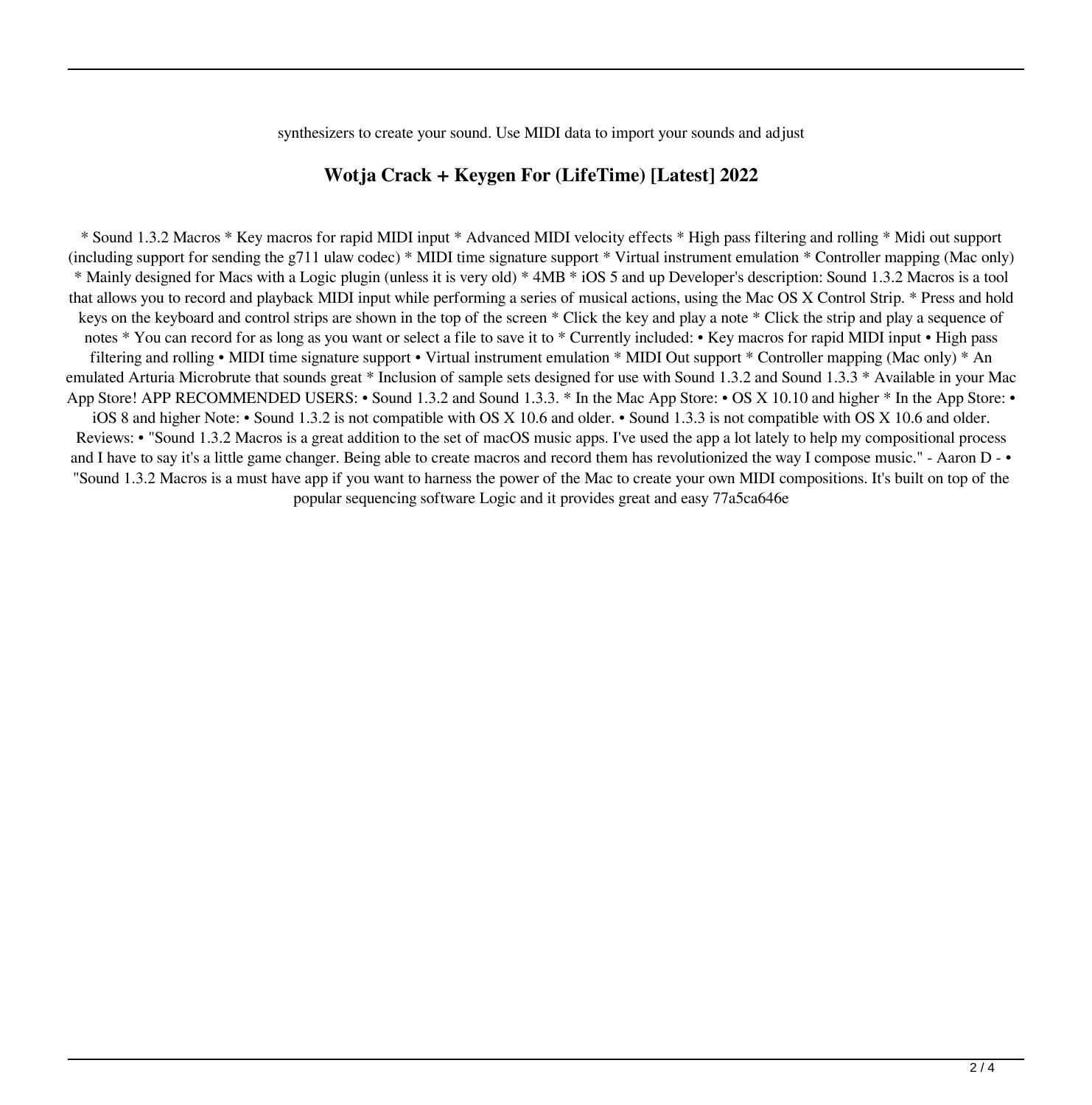### **Wotja Crack**

Wotja is a music generator for playing with your favorite mixes, creating the perfect ambient sound, and understanding music creation in general. A tool for music lovers, novices, or music connoisseurs The program offers a wide range of features and allows mixing and customizing different types of musical compositions. For example, when opening the tool for the first time, you can start playing with the samples and templates to start learning the ropes. Soon after exercising music creation, you can start making your custom compositions, from scratch. The tool allows creating automatic mixes, pre-configured mixes from the clipboard, empty mixes with cut-up text, playlists, or box (automatic) tracks. A tool that speeds up the learning curve and helps you understand music better We all have hobbies. However, there is a large gap between understanding the ins and outs of a topic and appreciating it from an amateur's perspective. With Wotja you will get a taste of the music creation world. The app will help you learn how to combine sounds, adjust frequencies, and balance the compositions. The tool offers a visual representation of the elements you add to a piece, has textto-music capabilities, and enables flow-mode song creation (for combining elements easier and understanding how small pieces fit into the larger composition). Furthermore, you get access to a Music Engine (IME) and a Sound Engine (ISE). These are fit for more advanced users, people who want to granularly edit their tracks you can play with the 130+ parameters for generative (MIDI) music creation, try different music oscillators (like Macro Oscillator 1) and synthesizers, or custom script your compositions with code to obtain the desired sound effects. Conclusion To summarize, Wotja is a magnificent application and a solid music learning instrument. Whether you understand the technical side of creating music, want to learn the art of generating and harmonizing sounds, or are looking for a new hobby, the program is fun and smart enough to surprise you. Wotja is an application that lets you compose with your own soundtracks with ease. From your own music (created with a music sequencer like Hydrogen or JAM), or from external content, you can create your own compositions. There are many ways to build your music and customize your compositions. There is no need to know music theory or technical know-how. You just need to try and get creative. Wot

## **What's New In?**

Get ready to learn and explore. Wotja is a musical generator that is fun, interactive and easy-to-use. With Wotja, you can create and harmonize your own musical compositions with text-to-music capabilities and visual music editors. Wotja is a multi-instrumental music composer that supports 20 instruments and vocals. Whether you want to compose a song, create an ambient track or learn about harmonizing, Wotja has you covered. Features: • Create and play over 400 generative compositions and 1,000 presets with flow-mode song-writing for complex compositions• Track by track (butterfly) editing & mixing in song mode• Automatic song mode to create your own compositions• Create and save your compositions as you go• Optimized design for mobile phones• Interactive editor• Wavetable oscillator• MIDI input• Over 100 preset instruments• Music Scratchpad • Music editors (SCUT, OMIN, iseMusic, D-Track, yandex.music)• Audio playback with voiceover & instrument tracks• MIDI control & message editing• Support for different music concepts (example: harmonic, composition, & melodic• Vocals with adjustable pitch, speed, range and volume• Codeable song structure & automation• Ability to playback & save multiple songs• Random music generator• 24-bit lossless audio & MIDI playback• Create & edit your own music sequencer• Create and save your own music library• Vocal or instrument editor & sequencing• Built-in audio editor & recording• Import music & libraries• Export• Import MIDI files• Export/Import audio files & MIDI files• Filter and search Instructions: If you can load music, Wotja is ready to help. You will not have to do any extra work. The interface is simple. Within the Music Editor, select the instrument you want to play. Press play and your music will begin to play. You can also open the MIDI editor and try your hand at writing your own music in a visual way. A fun, user-friendly program. For a better understanding of Wotja's composition feature, go to our WEBSITE. Recent changes: Additionnal Feedback requested! Description: As a creative tool, Wotja allows you to create your own songs, playlists, work on themes, and more. Wotja is a music composer that supports 20